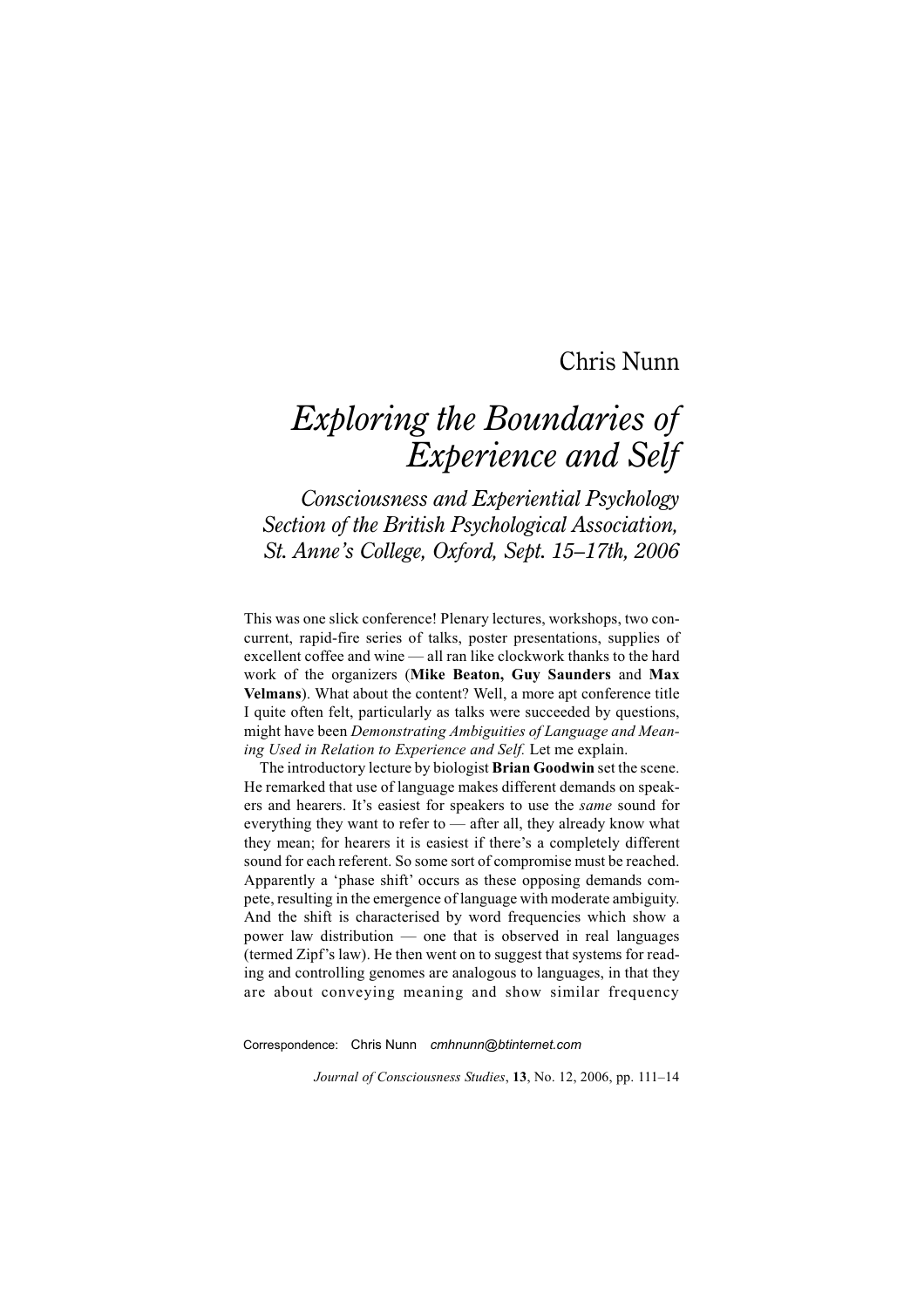distributions to language — but that was a side issue from the conference's point of view.

Most of the talks I heard (with two concurrent sessions, you had to be choosy) were indeed about describing boundaries or lack of boundaries — between selves and societies, consciousness and its unconscious underpinnings, bodies and minds, minds and environments, emotions and cognitions for example. But speakers generally had to spend a lot of time first establishing what they meant by terms they were using. Each knew what they themselves meant — if my own experience was typical, I should qualify the 'knew' with 'more or less' — but conveying it to others was a problem. Plenary lecturers had twice as long as the rest of us to explain themselves, but even stars like **Shaun Gallagher** or **Dan Zahavi** had no language which everyone in their audiences could follow with ease. Maybe they found it a struggle to understand one another at times.

It was hard to explore boundaries in selves, I felt, when there was no automatic understanding of the meaning of language used in relation to those selves. Of course some speakers might have taken the view, had the question been explicitly raised, that there is no boundary between language and experience or self, so explorations of self and the language used to describe it are essentially equivalent. But I suspect they would have been in a minority.

Not all talks, however, were fuzzy (although any perceived 'fuzziness' may often have been down to my own inadequate understanding of languages or concepts — the boundaries and origins of 'fuzz'are as problematic as any of those discussed!). Three in particular stuck in my mind, one for each day of the conference. First, **Gethin Hughes** described how he has found that a conscious choice *not to* act is preceded by similar neural activity to that famously discovered by Benjamin Libet, which precedes a choice *to* act. This finding puts almost the final nail in the coffin of Libet's conception that maybe we have 'free won't', even if we don't have 'free will'. It doesn't settle the whole 'free will' issue of course, but does close a door on one particular possibility.

The next day, **Valerie Gray Hardcastle** gave a characteristically lucid account<sup>1</sup> of precisely why the popular story relating aggressivity directly to testosterone levels is wrong. By implication all similar, simplistic stories should be regarded as suspect until proved otherwise.

<sup>[1]</sup> When Chris Nunn wrote these words he had no idea that Professor Hardcastle had been invited to become senior editor of this journal, and so in one sense his 'boss' — A.F.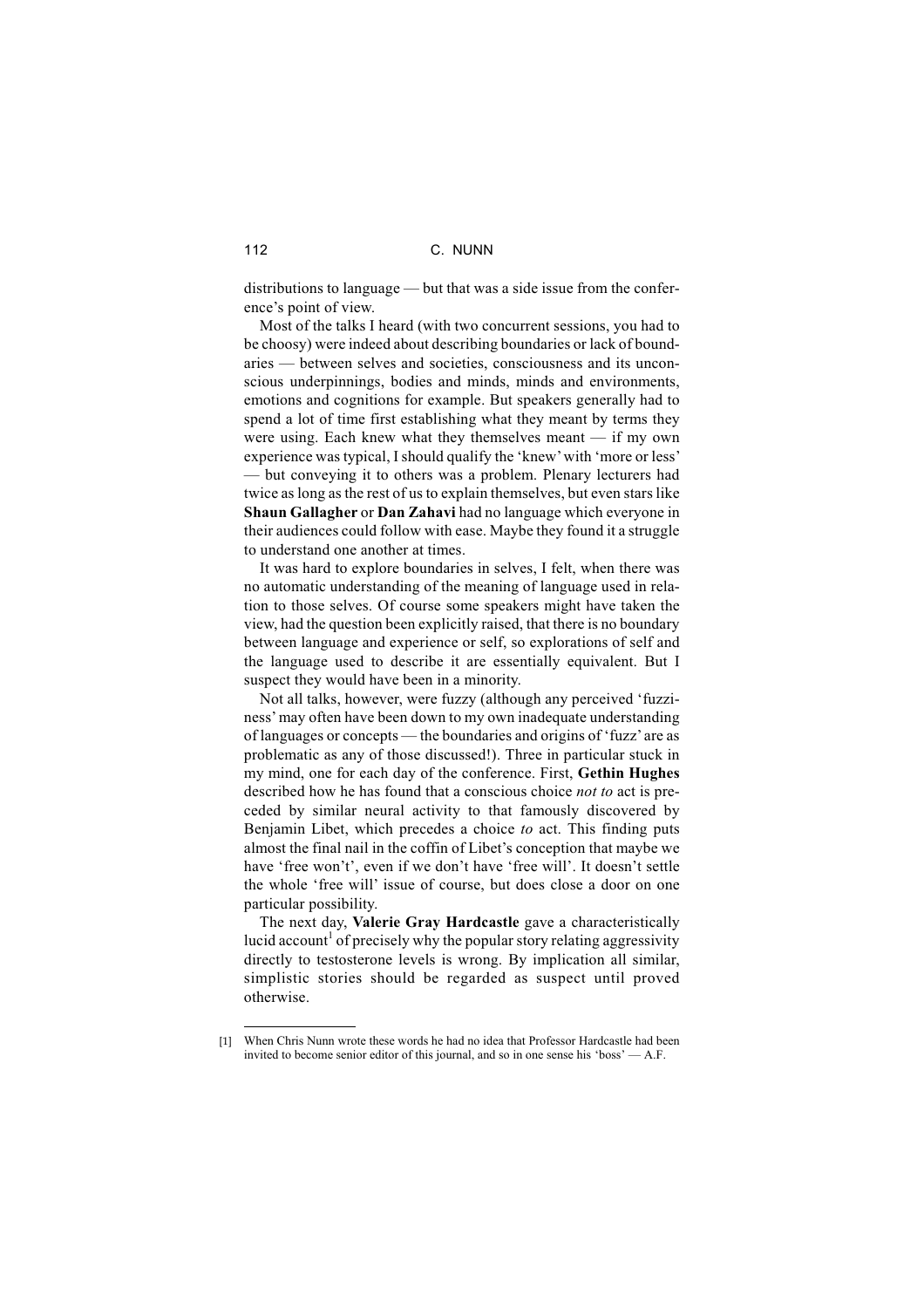On the final day, the plenary talk was given by **Alan Wallace** who told us of his clear conviction that consciousness studies require Jamesian introspection if they are to progress, and this implies a need for trained cadres of introspectors — the Buddhist meditation traditions suggesting how they might be trained. 'Great! We should really get on with this programme,' was the immediate reaction I shared with my neighbours at the talk. Trouble was, Wallace backed up his argument with an historical analysis that might have been lifted straight from *1066 and All That*<sup>2</sup> — wicked, dogmatic pope once locked up Galileo; pope-like scientific establishment now suppresses Jamesian sensitivity. Not a picture likely to find much favour with historians! The rhetoric was certainly great, but the substance . . .? Accusations of being blinded by dogma can, it appears, cut several ways.

Then there was a session early on that took us into an ethical grey area, I thought. It was billed as a 'workshop', conducted by an experienced group leader from the Esalen Institute; one which would enable 'deepest contact with one's own internal experience … and that of other people.' I was a bit surprised, therefore when she launched straight into what was clearly a patter designed to induce light hypnosis — in my clinical psychiatry days, I occasionally used identical techniques. It was all very pleasant and relaxing; our leader's voice became ever clearer and more bell-like as the session progressed. When I subsequently pointed out to her what she'd been doing, her reply was along the lines 'it may have been *like* hypnosis, but it wasn't *really* hypnosis because the aim was quite different.' I'm sure she sincerely believed that. The trouble with hypnotic patters is that they, too, cut both ways; suggestions made to listeners equally impact on their originators. And, in medicine at least, it is regarded as distinctly 'iffy' to try to hypnotize someone without first obtaining their explicit consent, whatever one's personal beliefs about the value of the process.

So what was achieved by the conference as a whole? One could take the view that useful, shared meanings may never emerge from all the conflicting or unclear word usages. In that case, persistence along these lines is likely eventually to provoke a reaction manifesting in a neo-Behaviourism of some sort. Allan Wallace has a clear proposal for avoiding this outcome. But it's one that, if adopted, could prove to be built on sand — rather like the psychoanalysis that had such a prominent place in America even at the height of the Behaviourist era;

<sup>[2]</sup> A popular satire on British school history as taught in the first half of the twentieth century, with every event and individual caricatured in black-and-white terms as either a 'good' or a 'bad' thing.